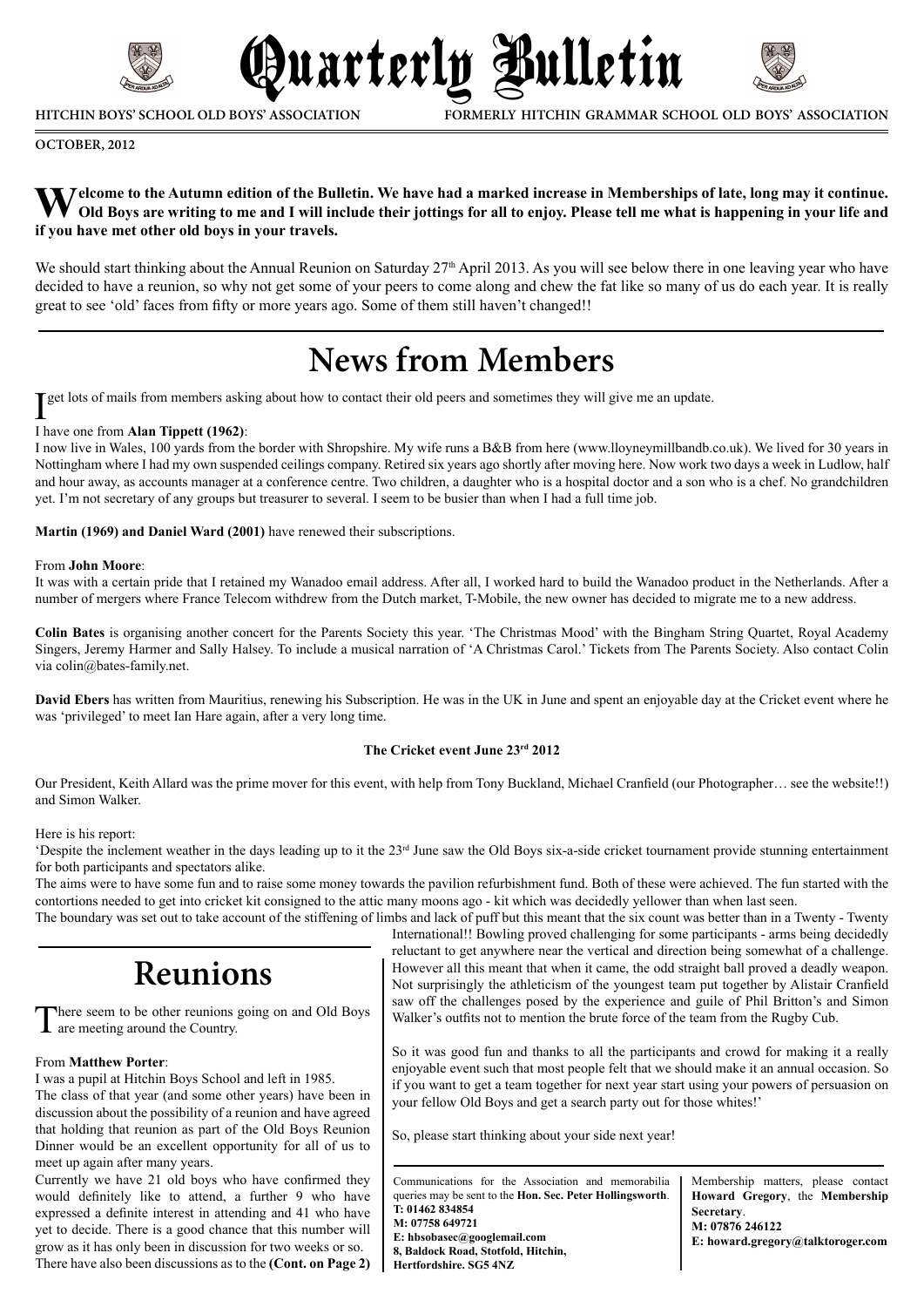**(Cont. from Page 1)** chance of some of our teachers attending on the day also, however we don't have any specific contact details for them and perhaps this would be something you will be able to help with.

We all think this would be an excellent opportunity for us all to get together again and would also make the occasion a memorable one for all.

I received a letter from **Dr Maurice Philpott** in August. These are his words:

This is the tale of two old widowers who joined the school when it was a semi-independent Grammar school in 1929. In those days there was a preparatory class into which we were admitted. It was housed in the old Bancroft building, and it was mainly run by a Mr F Bowker, in whom we often caused fits of apoplexy because of ignorance or stupidity (didn't we all know that!! **Ed**).

We are, perhaps, the oldest members of the school to make a report and, as such, it may be of interest to present day people at the school.

Soon after we joined the school, it was taken over by the Hertfordshire County Council education department and much new building (much needed) work was started in 1931.

We two, Douglas Alexander and Maurice Philpott, have been friends since our Primary school days. When we first met, we were four to five years old. We continued, more or less along the same lines in our education right until we left school in 1937, Douglas going to architectural college and Maurice to St Bartholomew's Hospital College, to take up medicine. We had both been keen members of the Scout troop.

Our ways then diverged, but we have continued our long lasting friendship right until this present day. Douglas became an architect in government departments, which often took him overseas and Maurice eventually became a consultant paediatrician in Hull (Maurice did pass acquaintance with Guy Randall a number of times but Guy was mainly at Beverley **Ed**).

Now, both of well into our 90s find it very difficult to attend old boys' functions. We do hope that this story is of some interest to present day members of the school, both staff and students.



*Douglas and Maurice when they celebrated their 90th birthday a couple of years ago.*

Another reunion was held this year when a group of the 1965'ers got together for the first time since the Centenary Dinner.



*From left to right in the photo they are: Pete Poole, Trevor Osbourne, Tony Buckland, Rod Woods, Jerry Carlisle, Phil Chapman, Peter Walker, Ned Yescombe and Pete South.*

### **The Archives**

Tom Pickford, the School Librarian, is the guardian of our archives. I have been looking through them recently and they are a fantastic record of our past, from the early 1900s to the present.

I will try and publish a few scraps in each bulletin, to give you a flavour of what we have contained in the files.

Being a bit parochial I always look first at the 1928 to 1934 era, when my father was at school and then 1955 to 1961, when I was at school. At the reunions, if you so request, I can arrange with Tom to get out Chronicles relating to your time at school.

So, I found a ledger which had all the master's records from a long time ago. One caught my eye and it was F.A. Huckle, here are the details:

#### Born 31st March 1894

He gained a BA Hons in the School of Modern History at Oxford in 1922. Previously, his schooling was in Reigate, Guernsey and Oxford.

He joined the school in January 1924 after Training in Oxford and Leicester. As we all know, he taught Maths to the Middle School and also Commercial Subjects(?). Later he became the House Master of the boarders and in May 1933 he was appointed 2nd **Master** 

The starting salary was a magnificent £240.00 (Grade B8) less deductions!

I also found a copy of the 1917 Scholarship paper. As ever, I like to give out a sample of the Maths questions, here they are:

- Find the prime factors of 1260. Which is the least number 1260 must be multiplied by to give a perfect square?
- At a factory there are employed 218 men at £1.5.0 per week, 117 women at 16 shillings per week and children at 6s 8p per week. How many children are employed if the total wage bill for the week is £406.12.0?
- Which is the larger? 0.752 or 31/41
- Simplify the fraction  $(\frac{1}{2} + \frac{3}{16} + \frac{9}{128})$  divided by  $(1/4 +$  $3/32 + 1/256$
- It is said that infantry march at the rate of 100 yards per minute and mounted troops trot at 224 yards per minute. How long would it take the mounted troops to catch the marching troops if the marchers had a start of 2 hours 14 minutes?

There were five other questions and the 11 year olds taking this exam had one hour to compete the exam.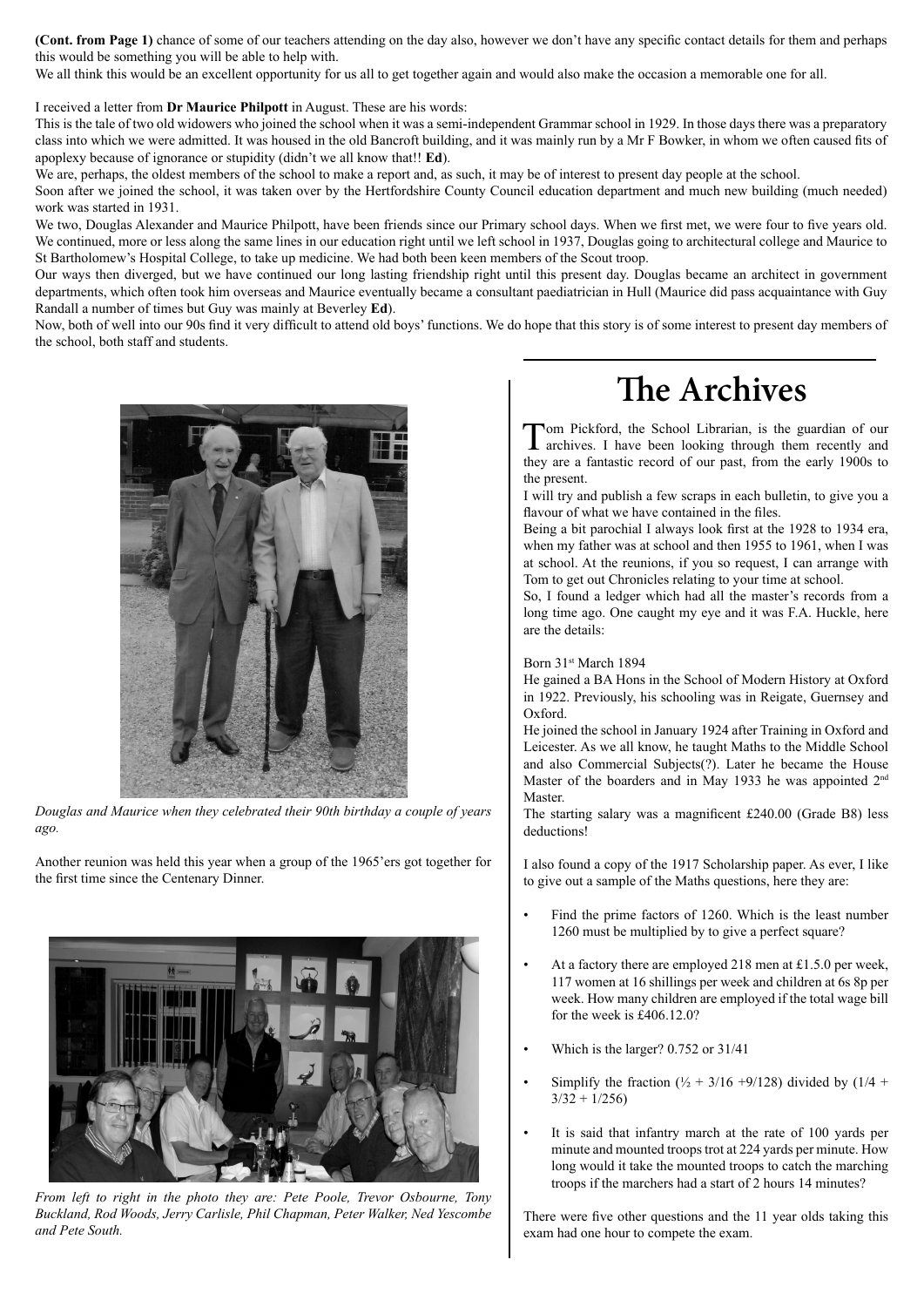### **New Members**

#### **Mike Blaxland (1955)**

Mike has had a fit of conscience and has become a Term Member!

#### **Peter Burges (1982)**

Peter worked at Barclays Bank locally after leaving school and then worked for SG Warburg in London. The company has gone through various acquisitions and is now in Canary Wharf, where Peter is a Quality Control/Risk Manager. Peter was heavily involved in local sport, with both Blueharts and Letchworth Cricket Club. Nowadays it is golf, but only when family commitments allow. Peter has three children, Charlotte, who has just graduated from Birmingham University, William, who is taking 'A' levels and Amy who is just 9. His 'known associates' are Paul Close, Simon White, Steve Ashley, Ian Grant, Ravi Moore and Mike Baxter. (Perhaps we can get them all together for the next reunion? **Ed**)

#### **Andrew Ryder (1993)**

Andy is now based in Cheshire as a Financial and Commercial Manager.

#### **David Martin (1972)**

Following an early career as a qualified social worker, David moved into management in Local Government and the NHS. In the time until he retired in 2012, David has variously been the Statutory Director of Social Services on four Councils and Chief Executive for a Local Authority and three NHS Trusts. David is married with two grown up Children and still finds time for running a martial arts association, scuba diving round the world and underwater photography.

#### **David Boast (1964)**

David has been involved in the management and strategic development of many companies over the last 30 years, working in the UK, USA and Europe. He retired from full time corporate life in 2004 and now heads up a management and marketing consultancy with clients in a mix of industries, including building and construction, home improvement, tourism and engineering extrusion supply. Other side activities include being a Parish Councillor and DIY.

#### **Jonty Hunt (1993)**

After graduating from UCL in 1996, Jonty worked for a small IT consultancy for five years before having his gap year travelling the world. Back on terra firma, he worked in Staines for four years before moving to Thomson Reuters in London, where he is an IT programme manager on Foreign Exchange Trading Systems. Jonty played Hockey for UCL and West Hampstead, before his world travelling. Since then he has married and has two children who, he says, take up most of his spare time.

#### **Colin Corby (1994)**

Colin attended Nottingham Trent University, gaining qualification in both BENG and MENG. He then worked for Marconi for five years before moving to Cable and Wireless where he is now a Telecommunications Operations Manager. He is married with a 1 year old son.

#### **Simon Cook (1988)**

Simon 'fell' into the travel industry on leaving school. After working in Car Hire and tour operation he decided to try the aviation sector. After working his way up through various airlines he is now VP for Sales & Marketing for a German Airline.

#### **Ben Lait (1992)**

Ben got a degree in Applied Psychology and Computing from Bournemouth University, did his two gap years travelling the world and has since worked in London as a Software Developer. He is married to Annabel and has two little girls, Scarlett and Sadie and moved back to Hitchin four years ago.

#### **David Entwisle (1972)**

David left the school and joined Guys Hospital medical school, from where he qualified as a doctor. After various short internships he has now been a GP at the Testvale Surgery in Romsey, for the past 29 years. He is married to Ann ands has two sons, ages 26 and 28. He has contacts with Adrian Baskerville and Ashley Croft.

#### **James Verdier (1993)**

James left the school and went to the LSE for a degree and then qualified as an accountant with KPMG. After a couple of career moves he now works for Ruffer LLP as an Investment Manager.

#### **Ian Baxter (1993)**

Simon Walker has persuaded Ian to join, just 19 years after he left!!!

#### **Satnam Singh Mann (1981)**

Satnam left School in 1981 and went on to gain a BSc (Hons) in Computer Science. Since then he has spent 25 years in the computer industry in a variety of roles. He has been a qualified Project Manager for the past 25 years and is married with two daughters. His eldest daughter was head girl at HGS last year. He remains in contact with Adrian Bagg, David Miles, Adrian Leroux, Andrew Oaten and Andrew Pearce. (I hope you can get them to the reunion next year!! **Ed**) Satnam would also like any of you from that year to think about meeting up again.